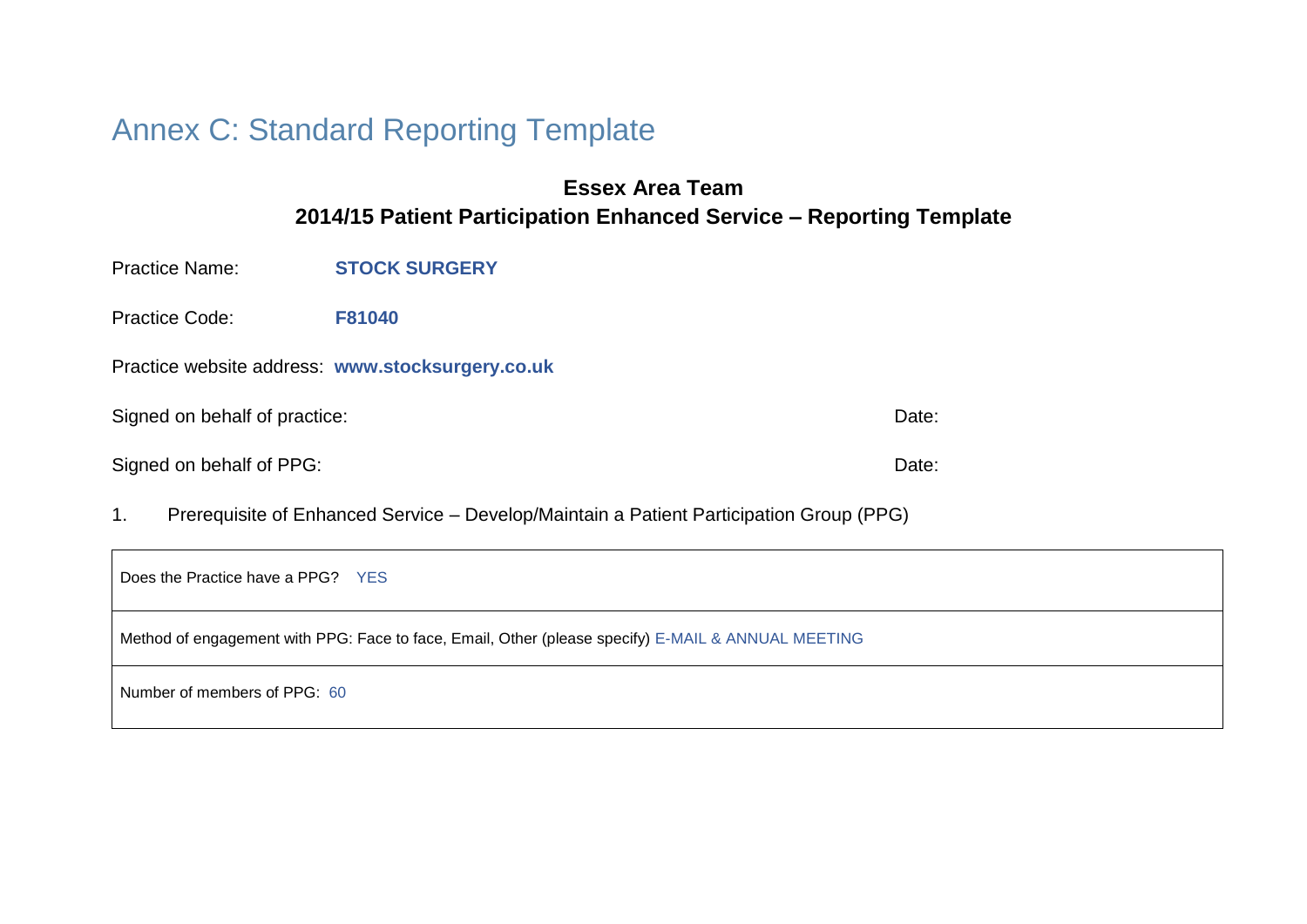Detail the ethnic background of your practice population and PRG:

|            | White          |       |                             |                | Mixed/ multiple ethnic groups |                         |                 |                |  |
|------------|----------------|-------|-----------------------------|----------------|-------------------------------|-------------------------|-----------------|----------------|--|
|            | <b>British</b> | Irish | Gypsy or Irish<br>traveller | Other<br>white | White &black<br>Caribbean     | White &black<br>African | White<br>&Asian | Other<br>mixed |  |
| Practice   | 3846           |       |                             |                |                               |                         |                 |                |  |
| <b>PRG</b> | 60             |       |                             |                |                               |                         |                 |                |  |

|            | Asian/Asian British |           |             |         | Black/African/Caribbean/Black British |         |           | Other                 |      |              |
|------------|---------------------|-----------|-------------|---------|---------------------------------------|---------|-----------|-----------------------|------|--------------|
|            | Indian              | Pakistani | Bangladeshi | Chinese | Other<br>Asian                        | African | Caribbean | Other<br><b>Black</b> | Arab | Any<br>other |
| Practice   |                     |           |             |         |                                       |         |           |                       |      |              |
| <b>PRG</b> |                     |           |             |         |                                       |         |           |                       |      |              |

Describe steps taken to ensure that the PPG is representative of the practice population in terms of gender, age and ethnic background and other members of the practice population:

The PPG is represents all backgrounds and is split between male and female, we encourage all age groups and ethnic backgrounds to join and constantly strive to encourage patients to join. We currently have 60 patients who have been willing to participate on-line and we communicate with these patients via email. This group of patients have specifically given their details for the purposes of active participation in our PPG. Last year we updated our website and the application to become a member of the Patient Participation Group is now available online. We also encourage patients to attend our meetings and interact with us face to face and leaflets are available at reception for patients to fill in.

Are there any specific characteristics of your practice population which means that other groups should be included in the PPG?

e.g. a large student population, significant number of jobseekers, large numbers of nursing homes, or a LGBT community? YES/NO

If you have answered yes, please outline measures taken to include those specific groups and whether those measures were successful:

The Practice has an elderly demographic and whilst we encourage patient's to join on line we do appreciate that not everyone has a computer and the Practice Manager is always willing to listen to patient feedback regardless of whether they are a member of the group or not as quite often patients like to talk on a one to one basis rather than in a group and also like to praise the surgery as well as express their concerns.

### 2. Review of patient feedback

Outline the sources of feedback that were reviewed during the year: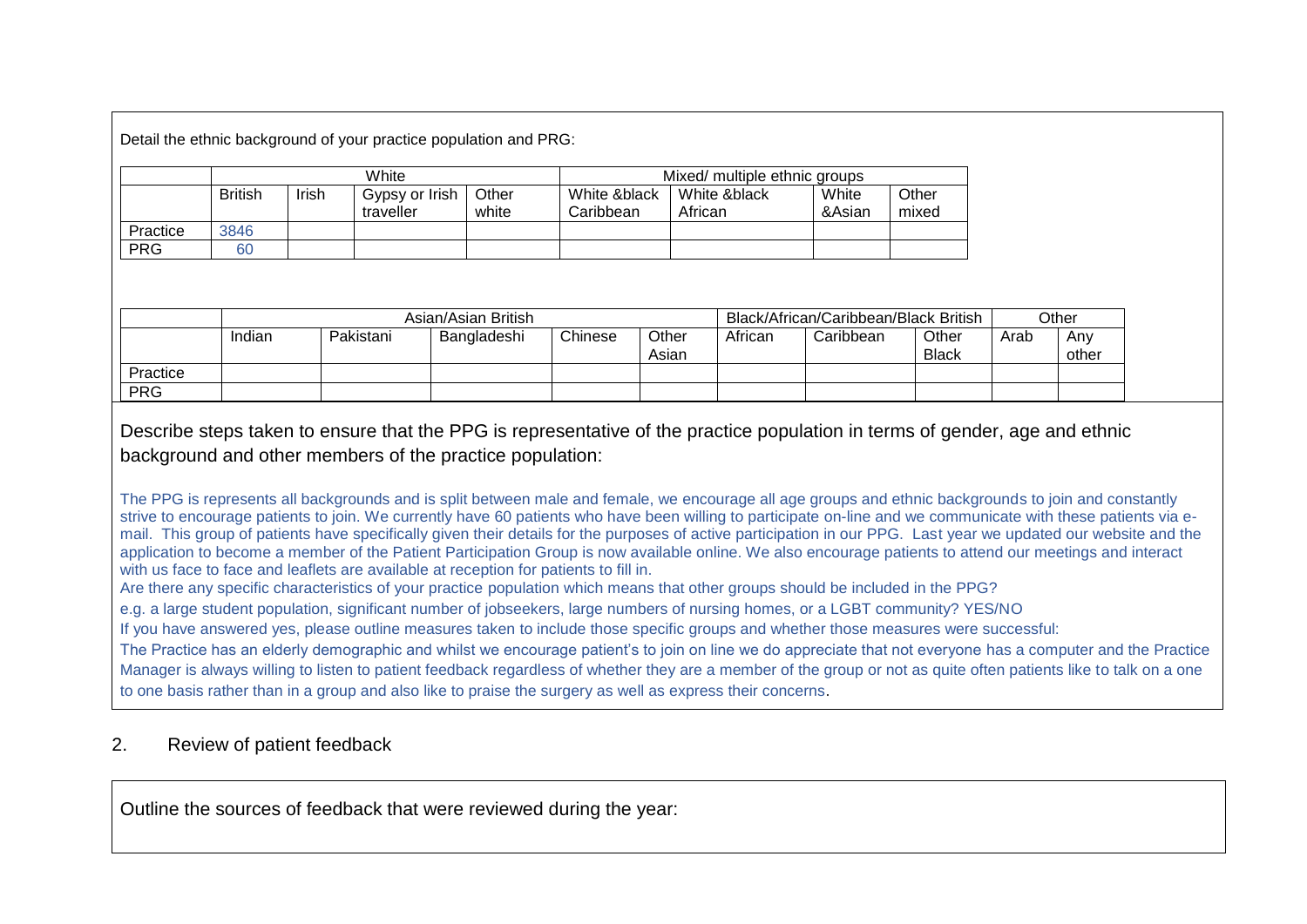### **FRIENDS & FAMILY TEST RESULTS JAN/FEB/MARCH 2015**

The Friends & Family test started in January 2015 and for the first few months we have had a good response with only one patient who completed a form on-

line said they would not recommend us to their family and friends.

Examples of feedback:

"Very obliging & friendly receptionists and excellent doctors"

"Always had a service second to none at this practice"

"Helpful Courteous staff"

"All staff very motivated, knowledgeable and caring"

We take great pride in trying to be as helpful as we can to our patients and it is encouraging to see that, so far, we have had only positive feedback from this test

### **GP National Survey**

The GP Patient Survey is an independent survey run by Ipsos MORI on behalf of NHS England. The survey is sent out to over a million people across the UK. The results show how people feel about their GP practice. The whole of the results can be seen on https://**gp**-patient.co.uk .

### **Stock Surgery Survey results**.

What the Practice does best

**93% of respondents would recommend this surgery to someone new to the area** 

Local (CCG) average: **76%**

**98% of respondents say the last GP they saw or spoke to was good at explaining tests and treatments** 

Local (CCG) average: **84%**

**77% of respondents with a preferred GP usually get to see or speak to that GP** 

Local (CCG) average: **63%**

**36% of respondents usually wait 15 minutes or less after their appointment time to be seen.**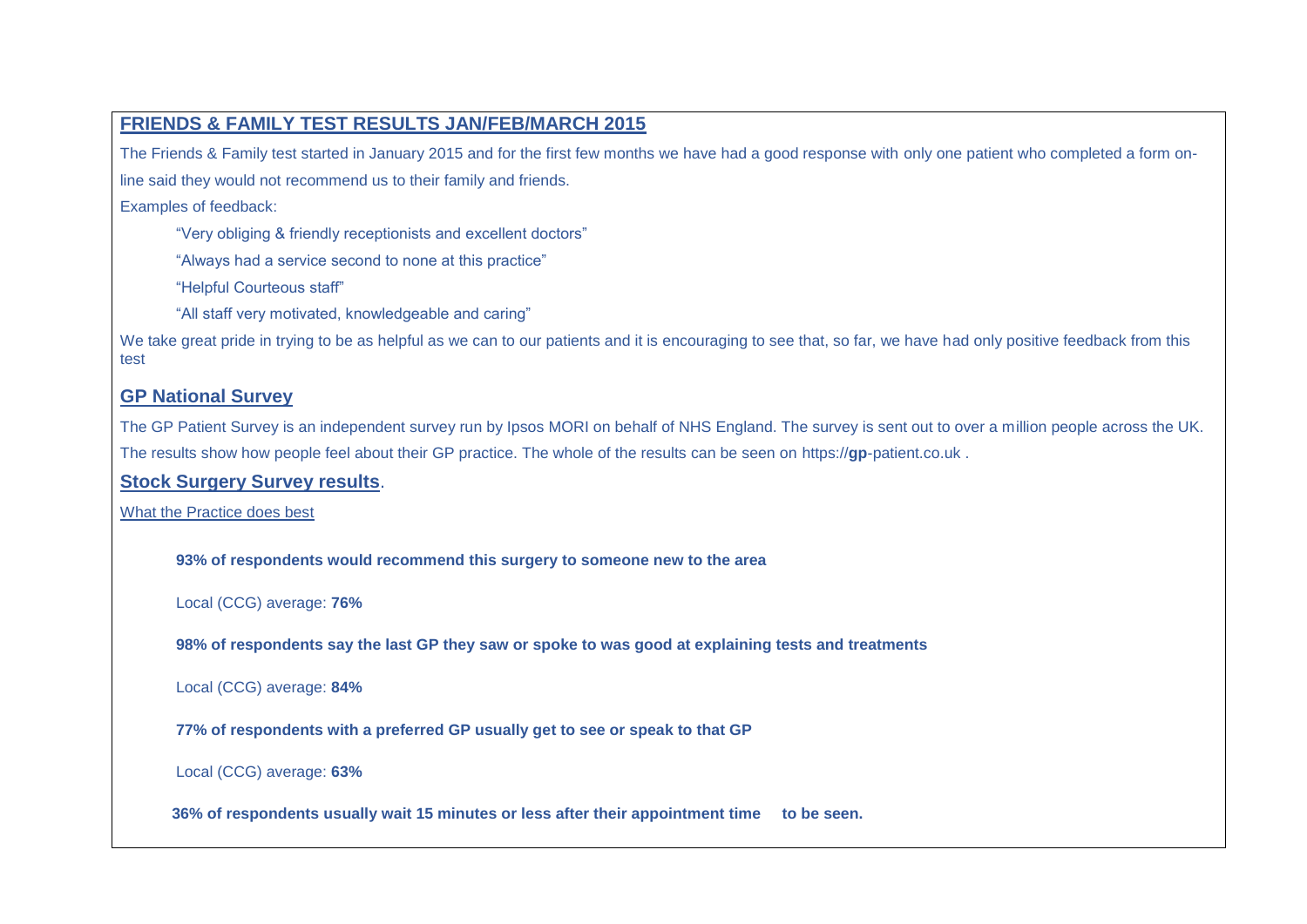Local (CCG) average: **64%**

**88% of respondents were able to get an appointment to see or speak to someone the last time they tried** 

Local (CCG) average: **87%**

**93% of respondents say the last appointment they got was convenient** 

Local (CCG) average: **91%**

**95% found our receptionists helpful.**

**100% said that the nurses were good at giving enough time.**

**95% said that the doctors were good listeners.**

**97% said they had trust in the doctors and nurses.**

There is room for improvement in the following areas:

We do try and keep our waiting times down but 63% of responders had to wait for longer than 15 minutes.

12% of responders were not able to get an appointment at a time to suit them and had to come at an inconvenient time.

Overall we are pleased with the results and are happy to see that most responders are happy with our service.

We try our best to accommodate everyone but can appreciate patient's frustrations at not being able to obtain an appointment to suit them and also appreciate

that people work out of the area and can only come to the surgery in the evening.

We are always changing the way we use our appointment rotas and try to fit most people in who feel they need to be seen on the day.

Looking at the survey as a whole we are pleased to see that the responses have been mainly positive and continue daily to improve the way we work for our patients.

How frequently were these reviewed with the PRG?

Meeting held annually and quarterly online newsletters

Members of the PPG are encouraged to always speak to the PM with in problems on an ad hoc basis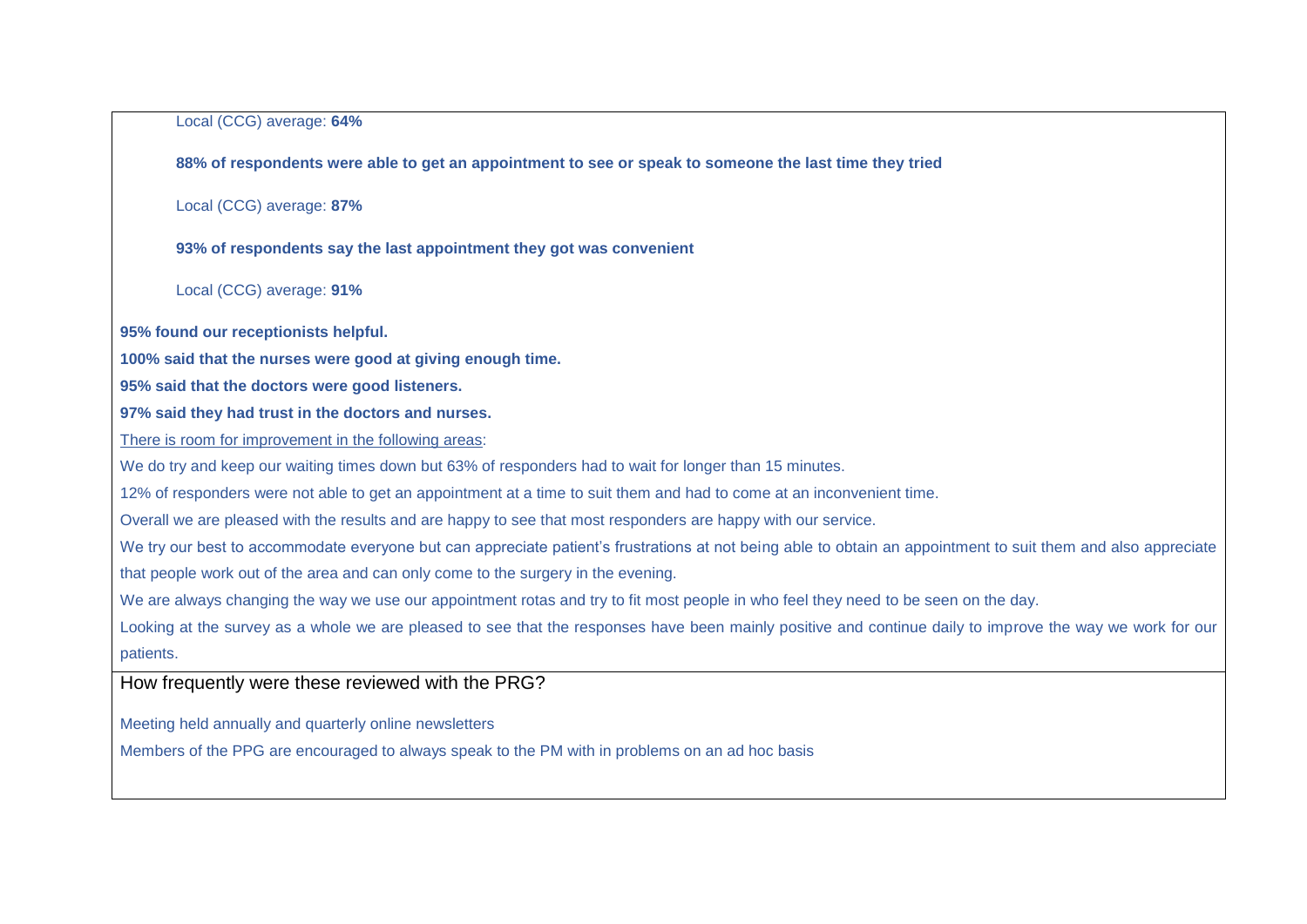## 3. Action plan priority areas and implementation

| <b>Priority area 1</b>                                                                                                  |  |  |  |  |  |  |
|-------------------------------------------------------------------------------------------------------------------------|--|--|--|--|--|--|
| Description of priority area:                                                                                           |  |  |  |  |  |  |
| To have more practice leaflets/newsletters produced                                                                     |  |  |  |  |  |  |
|                                                                                                                         |  |  |  |  |  |  |
|                                                                                                                         |  |  |  |  |  |  |
| What actions were taken to address the priority?                                                                        |  |  |  |  |  |  |
| Print more leaflets/newsletters and make available at reception for those patients who prefer not to use their computer |  |  |  |  |  |  |
|                                                                                                                         |  |  |  |  |  |  |
|                                                                                                                         |  |  |  |  |  |  |
| Result of actions and impact on patients and carers (including how publicised):                                         |  |  |  |  |  |  |
| To monitor patient feedback and continue to encourage patients to use the website which is updated reguarly             |  |  |  |  |  |  |
|                                                                                                                         |  |  |  |  |  |  |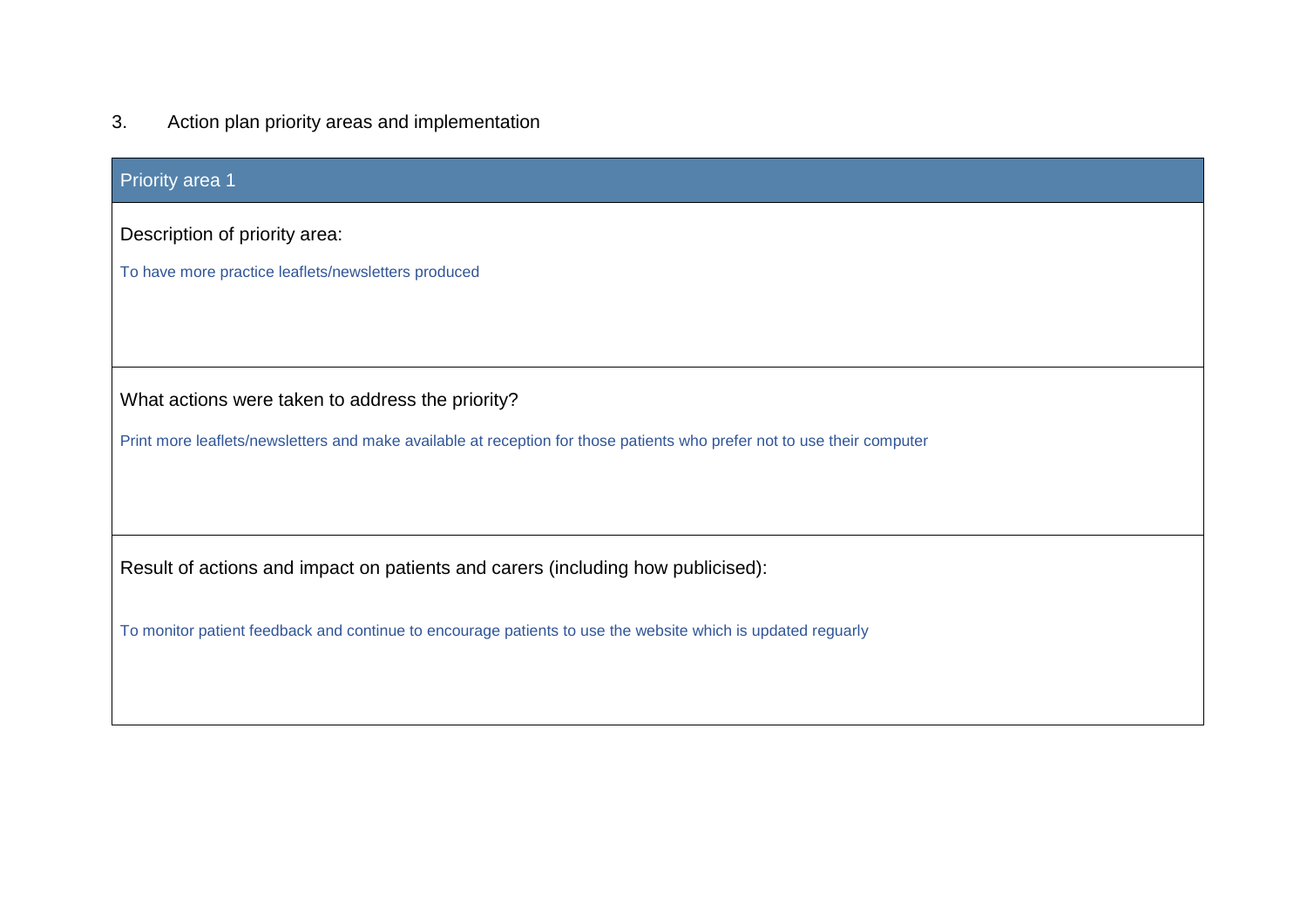### Priority area 2

Description of priority area:

Patients struggling to hear name being called in waiting room

What actions were taken to address the priority?

Many of our patients struggle to hear their name being called over the tannoy system, especially at busy periods and when all the phones are ringing a suggestion was made to have a caller display in the waiting room. We are still looking into this, however the reception team are generally very good at looking at the appointment list and send the next patient to wait outside the clinicians room.

Result of actions and impact on patients and carers (including how publicised):

Patients are sent to wait outside GP consulting room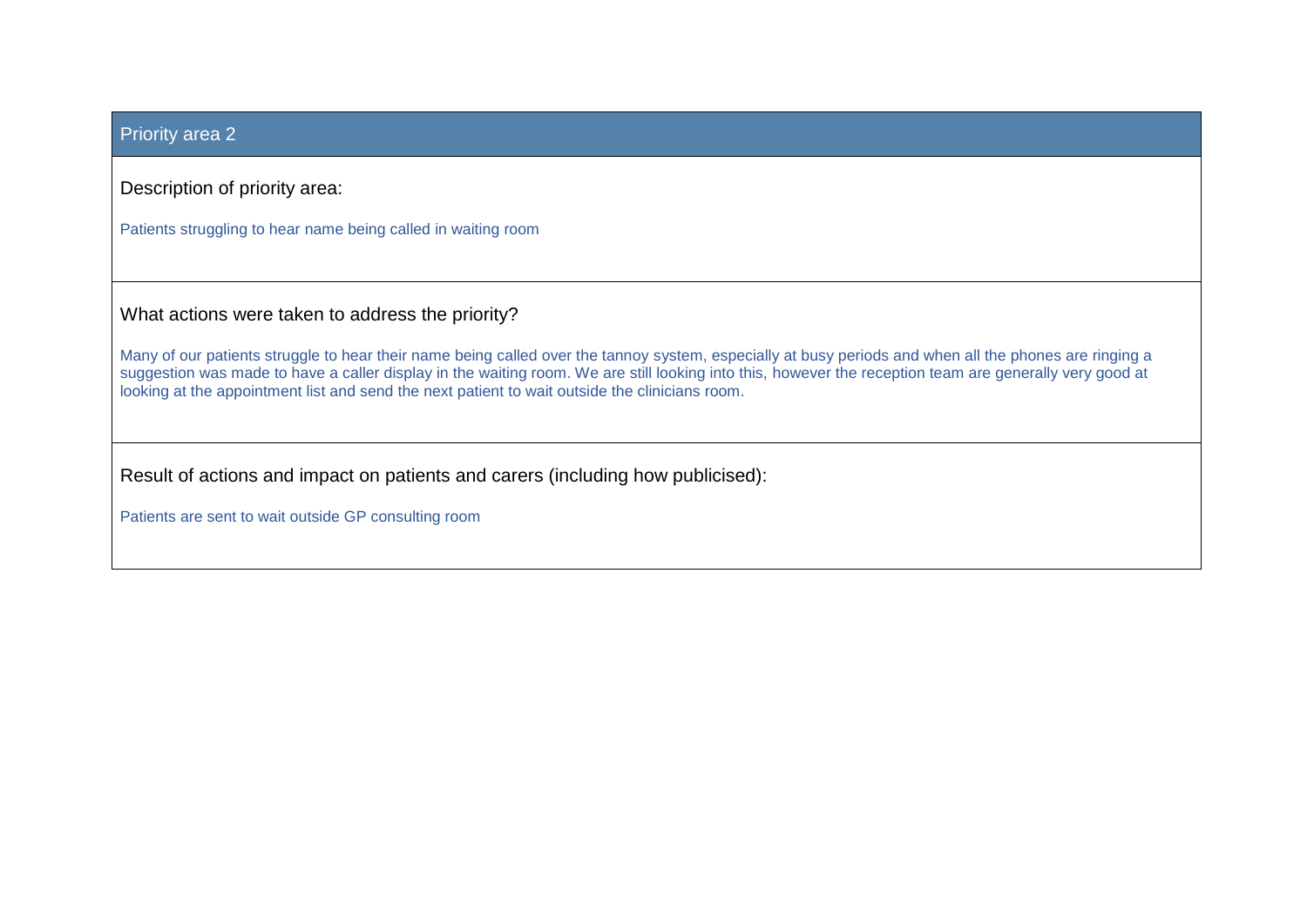### Priority area 3

Description of priority area:

To reduce our 'Did Not Attend' appointments

What actions were taken to address the priority?

Discussed at PG meeting - The group were pleased to see the practice puts up a monthly notice saying how many patients fail to turn up for their appointments and were shocked at how many there were. We explained that the figure is slowly reducing due to our sms text reminder service facility which reminds patients of their appointments

Result of actions and impact on patients and carers (including how publicised):

To continue to monitor appointment system and continue to use the reminder service working towards a reduction further on our DNA's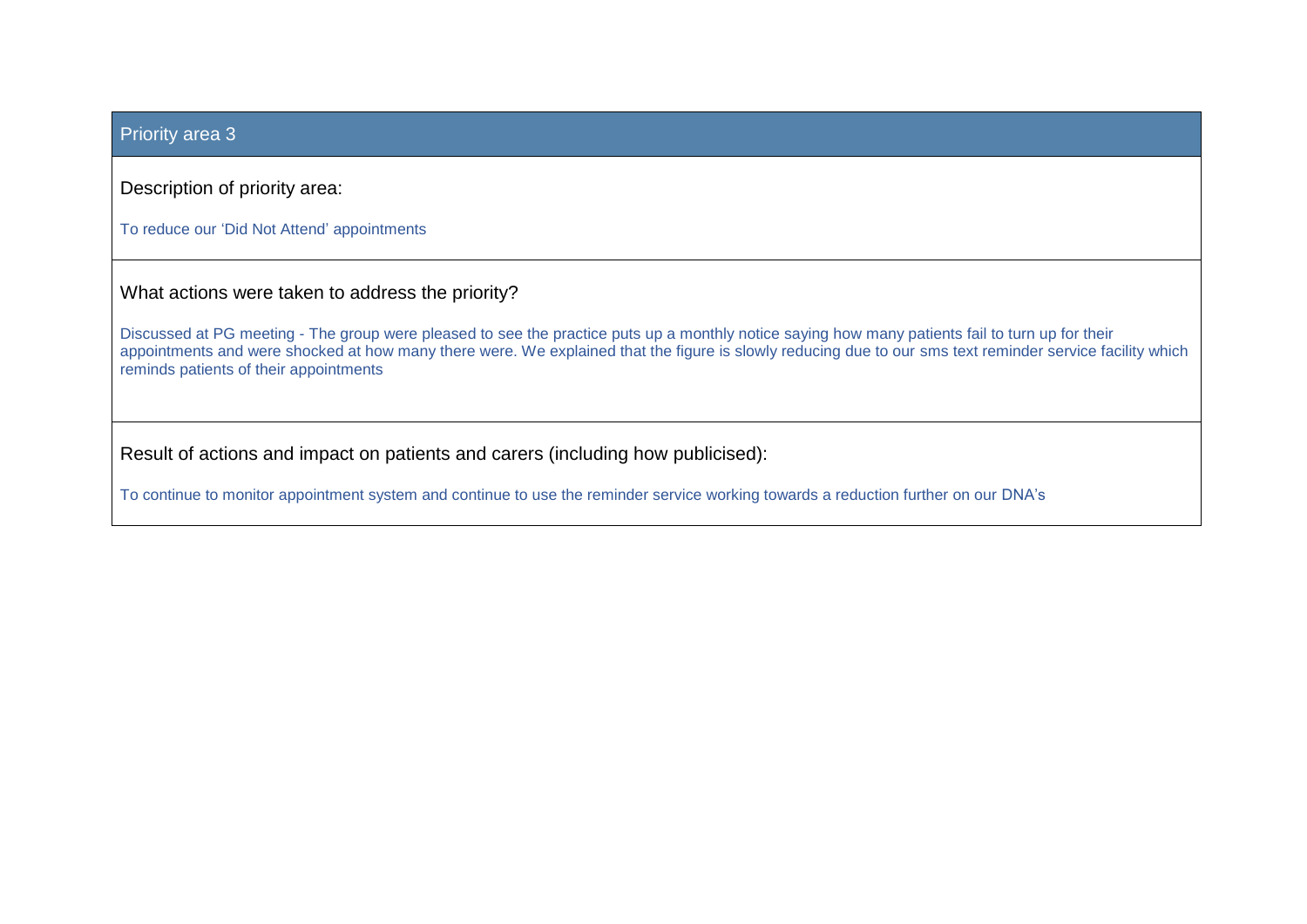### Progress on previous years

If you have participated in this scheme for more than one year, outline progress made on issues raised in the previous year(s):

1: Again as in previous years some patients felt that the radio was intrusive and unnecessary; we again reported that the radio helped for confidentiality in that consultations could not be overheard. This year we have had very few complaints about the music and generally patients felt that this was a good thing which most seemed to enjoy. We still feel that overall patients are happy with the radio.

2: One of the biggest complaints from patient's, that were added on to the comments from the survey last year was the use of our 0844 number with patients often experiencing long delays getting through to the practice especially at peak times and was proving expensive to those patients using a mobile phone. We are pleased to say that after long discussions with our phone company and at a considerable personal expense to the doctors, we have now switched over to a local number. This was from the 1<sup>st</sup> July 2014 and we have had a brilliant feedback from patients regarding this

3: The appointment system again drew a big response from patients and whilst this is a problem during peak times we have seen a considerable rise in patients using our on-line service. In January 2014 we had 70 (1.84% of our population) using this service and a year later in January 2015 this has risen to 807 patients (21% of our patient population, and this figure will continue to rise throughout the coming year.

The next day appointment service is continuing to work well and overall the complaints about the system are now minimal and we continue to meet regularly with the doctors to try and improve the way we work.

4: The practice looked into the purchase of a caller display system as many of the patient's struggle to hear the tannoy especially when the reception is busy and all the phones are ringing. We have obtained quotes for this but unfortunately it is an expensive piece of equipment which our local CCG also cannot fund. We are continuing to look into this and if we can obtain a second hand screen at a reasonable price then the practice will consider the purchase of one of these.

Our receptionists are very good at knowing who is next in line for the doctors and often ask the patient to sit outside the doctor's room where they will be able to hear the tannoy.

5: We continue to try and add members to our PPG group both on-line and at reception where we have a form which can be filled out with patient e-mail address and contact numbers. The Practice Manager is always willing to listen to patient feedback regardless of whether they are a member of the group or not as quite often patients like to talk on a one to one basis rather than in a group and also like to praise the surgery as well as express their concerns.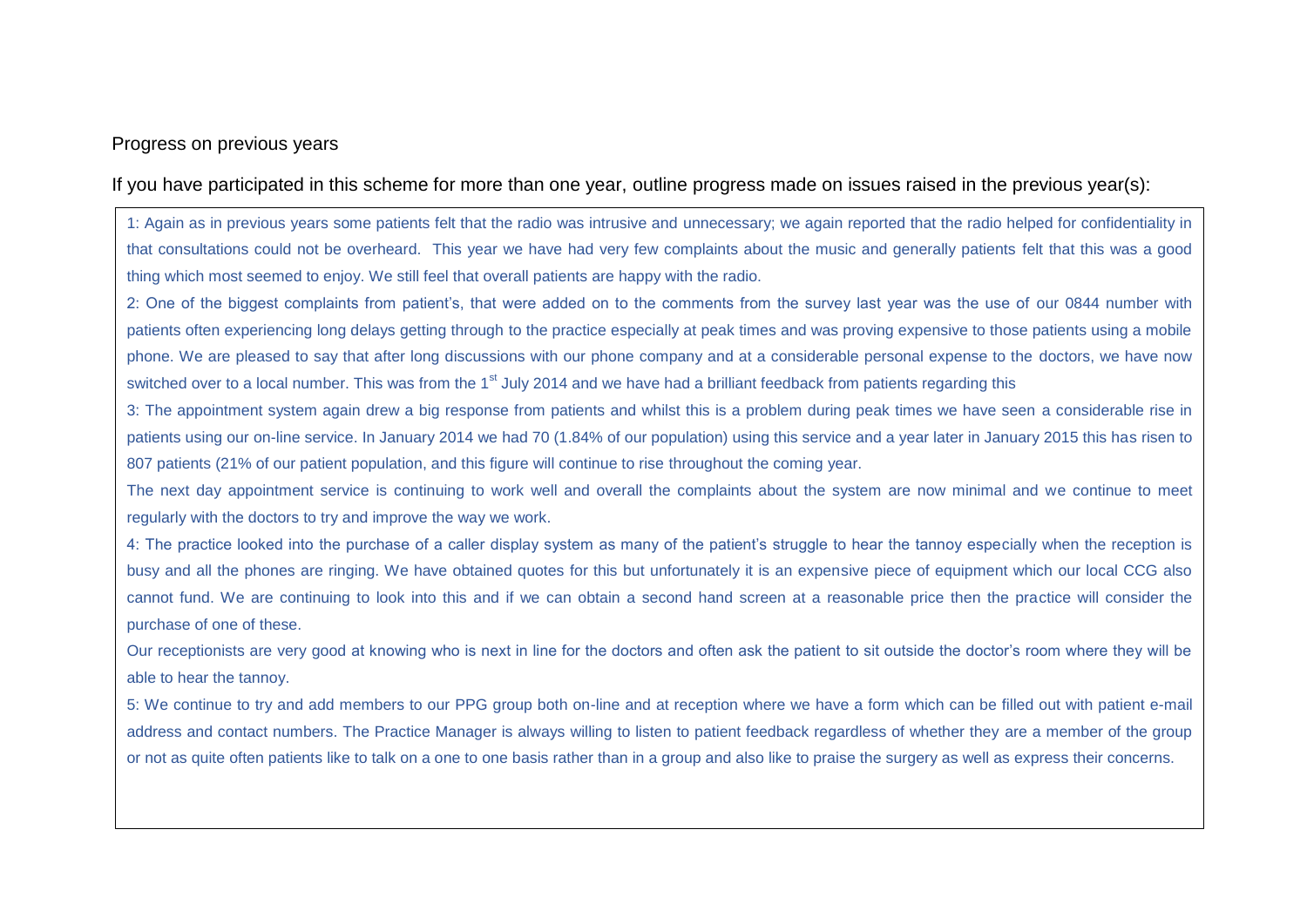### 4. PPG Sign Off

Report signed off by PPG: YES/NO

Date of sign off:

How has the practice engaged with the PPG:

How has the practice made efforts to engage with seldom heard groups in the practice population? Has the practice received patient and carer feedback from a variety of sources? Was the PPG involved in the agreement of priority areas and the resulting action plan? How has the service offered to patients and carers improved as a result of the implementation of the action plan? Do you have any other comments about the PPG or practice in relation to this area of work?

The practice continues to encourage all patients to be members of the PPG. We are always trying to find new ways of recruiting patients regardless of gender, age and ethnicity. We mostly have positive feedback from patients, family members and carers and are always happy to meet with patients and carers to hear their views and try to provide a service to suit everyone in these challenging times.

The PPG have been involved in the agreement of priority areas and have been a help with the implementation of our action plans and this has resulted in better patient/doctor relationships and a more open door attitude to meeting with our patients.

Overall the PPG has been an excellent way of building new relationships with our patients and we feel that as well as helping us to get a better understanding of how our patients feel, they now have a forum to be able to express their views and change certain ways that we work with a joint view to have greater patient care.

We attended on behalf of the practice a Mid-Essex PPG meeting held on March 19th at Oaklands Park museum, all members were invited and it was a chaired by Caroline Rassell who is the chief accountable officer for our Clinical Commissioning Group.

It was interesting to hear patient's views from other surgeries and to hear the CCG respond personally to concerns raised.

The CCG was well represented and the Chief Pharmacist was also around to take any questions from patients.